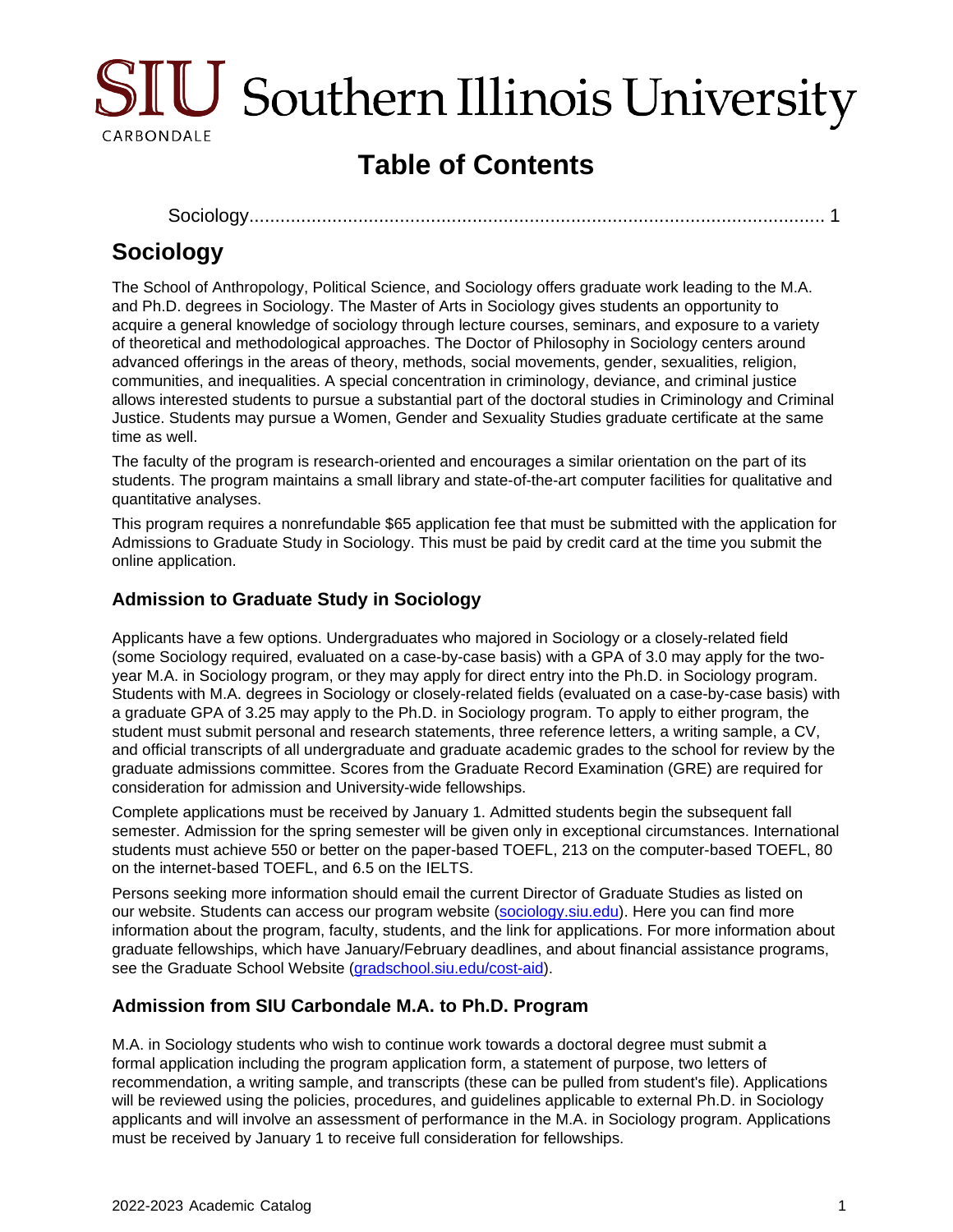## **Graduate Assistantships and Fellowships**

A limited number of assistantships for qualified students are available through the program and school on a competitive basis. Eligible applicants may be nominated for various fellowships awarded by the Graduate School in University-wide competition that have deadlines in January and February. Once funded, a student's continued funding is contingent on the student's satisfactory performance in the program, annual evaluations by faculty (on students' performance in classes & readings, work assignments, timely progress in the program, and professional service and activities), passing comprehensive exams in a timely manner, and on the availability of funds.

## **Graduate Student Evaluation Criteria**

Acceptance into either degree program, continuation/retention in either degree program, and funding in the graduate program are at the discretion of the program. Students need to maintain a GPA of at least 3.0. If a GPA goes below 3.0, the student is placed on academic probation by the Graduate School. Any graduate student on academic probation whose grade point average remains below 3.0 for two consecutive semesters in which she or he is enrolled, excluding summer sessions, will be permanently suspended from the Graduate School, and thus from our program. In other words, the student has one semester to bring the GPA back up to an average of 3.0. Decisions about admission, retention, and funding will be based on five criteria:

#### **1. Timely progress in the program**

Students are expected to make normal progress toward the degree, and failure to progress according to the Graduate Catalog for Sociology will diminish priority for funding (dependent on availability), admission, and continuation. M.A. in Sociology students are expected to complete all coursework and the master's paper within two years. Residency in the Ph.D. in Sociology program requires 24 credit hours of coursework (only 6 credit hours of SOC 600 count toward this 24) and must occur prior to advancing to candidacy. The doctoral examination is taken in January of the second year for students with an SIU M.A. in Sociology. The substantive comprehensive review paper must be completed within one year of the doctoral comprehensive examination, but it is highly recommended that it be completed within a few months. Students advance to candidacy after achieving residency, successfully completing all required courses, completing both examinations, and defending the dissertation prospectus. Students need 24 credit hours in SOC 600 to complete the Ph.D. in Sociology (only six of which may occur prior to candidacy). Failure to make timely progress in the program will decrease the likelihood of program or school funding and may impact continuation in the program. Retention and funding in the Ph.D. in Sociology program are also contingent on faculty evaluations that occur annually (see the Annual Review section for details and situations that likely lead to lowered priority for funding and/or dismissal from the program). For an SIU M.A. in Sociology student, the Ph.D. in Sociology program should be about four years and for those with an external M.A. in Sociology about five years.

#### **2. Grades**

M.A. in Sociology students need to maintain a GPA of 3.0. Student must earn an A or B for course credit. Courses cannot be re-taken due to the two-year rotation of scheduling courses. If an M.A. in Sociology student earns a C in a course, the Graduate Studies Committee will review the case to determine if the student may remain in the program or if the student will be dismissed by the program. If a student is allowed to remain in the program with one grade of C, the Graduate Studies Committee may require the student to take an alternative course (earning an A or B) to assure that the relevant skills/knowledge are achieved. A grade lower than a C (or two C's or one C and a lower grade) will result in dismissal from the program. The program allows two years for the completion of the M.A. in Sociology program; decisions regarding exceptions are made on a case-by-case basis. Failure to make timely progress lowers a student's priority for funding or may result in dismissal from the program.

Ph.D. in Sociology students need to maintain a GPA of 3.0. Students must earn an A or B for course credit. Courses cannot be re-taken due to the two-year rotation of scheduling courses. A grade of C or lower in a required/research tool course is grounds for immediate dismissal from the program. However, in the case of a C grade in a required course, exceptions and possible remedies will be considered by the Graduate Studies Committee on a case-by-case basis. If a student earns a grade of C in a non-research tool course (i.e., an elective), the course will not count toward the required credit hours and must be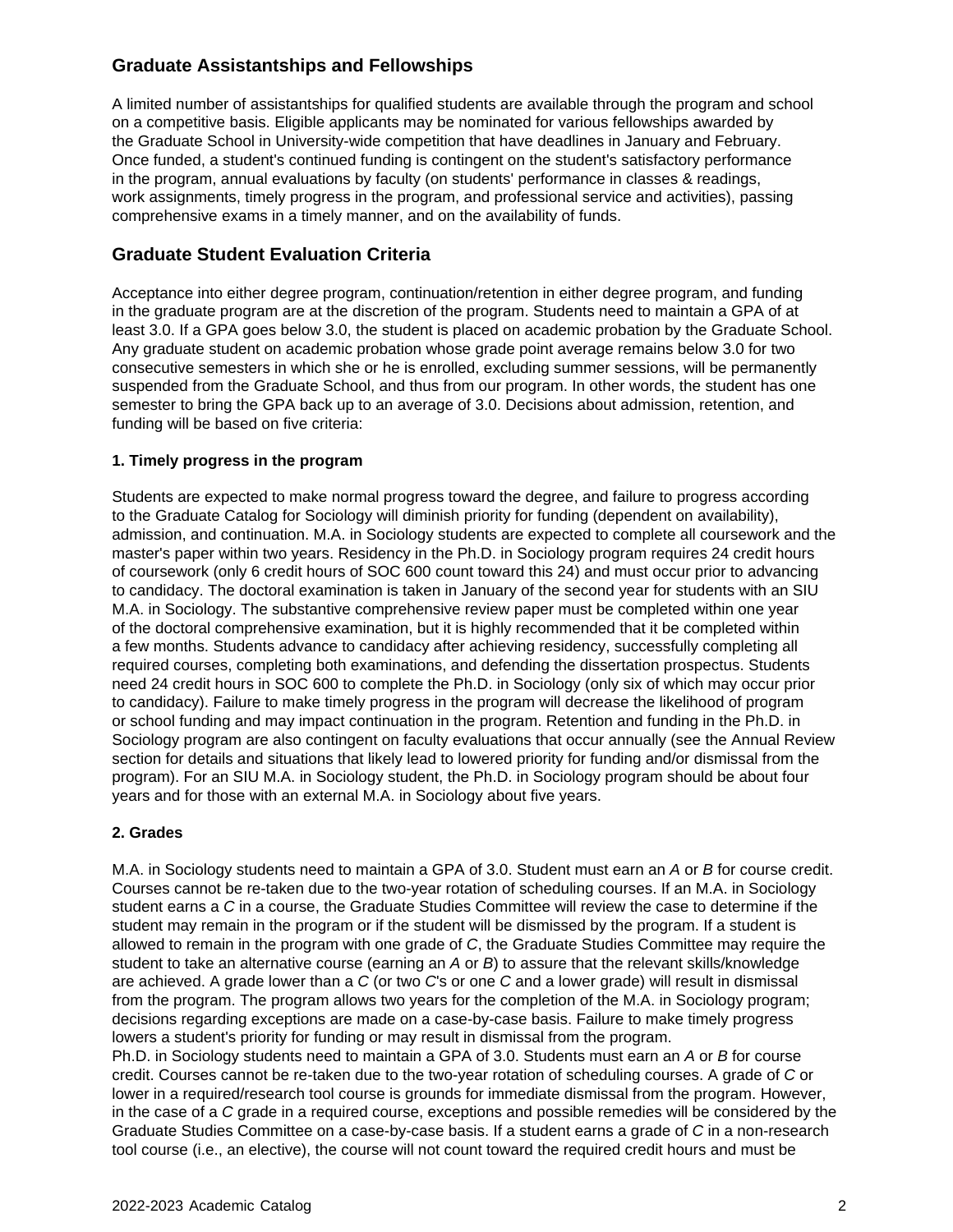replaced with a grade of  $A$  or  $B$  in an additional course and the student must meet the terms of academic probation set by the Graduate School. A grade of D or F in an elective is grounds for immediate dismissal.

- Incompletes in coursework will diminish priority for funding.
- Students with incompletes in theory (SOC 501 & SOC 502) and methods/stats (SOC 526A & SOC 526B, SOC 512, SOC 514) will be ineligible to take the comprehensive examinations.
- Students with incompletes will have lower priority for acceptance into the Ph.D. in Sociology program.
- Plagiarism is grounds for de-funding and dismissal from the program.

#### **3. Exams**

Successful completion of the doctoral and substantive exams increases priority for funding while failing decreases priority. Failing the doctoral comprehensive exam may preclude funding; failing the substantive review paper is grounds for immediate dismissal (see exam section for information on grading and revisions).

#### **4. Prospectus and research**

Priority for funding and retention will decrease if a student has not made progress towards a prospectus committee by the end of the second year of Ph.D. in Sociology work for those with an SIU M.A. in Sociology and third year of Ph.D. in Sociology work for others. The dissertation prospectus should be defended by the middle of the relevant subsequent year. Students will lose funding and may be dropped from the program if they do not defend a proposal by the end of their third year in the Ph.D. in Sociology program (for students with an external M.A. in Sociology); exceptions will be considered by the Graduate Studies Committee on a case-by-case basis. Additionally, students who present professional papers or published papers and who submit/publish papers will be given increased priority for funding. Once the student advances to candidacy, they have five years to complete the dissertation as evidenced by completed data collection, analyses, and chapters as relevant.

#### **5. Teaching evaluations**

Priority for teaching-related funding will also be tied to successful teaching as indicated by teaching evaluations and faculty oversight. Students with strong research skills (indicated by coursework and exam performance) will be given priority for research-related funding contingent on resources.

## **Master of Arts (M.A.) in Sociology**

The M.A. in Sociology requires a minimum of 30 credit hours of coursework and a research paper. Students are required to take the following three courses: SOC 501, Classical Sociological Theory (3 CH); SOC 526A, Statistical Data Analysis in Sociology I (4 CH); and SOC 512, Sociological Research Methods and Design (4 CH). Students must receive an A or B in all three classes. Students are required to enroll in four additional graduate seminars (12 CH) in sociology (one of which may be at the 400 level) or related discipline if granted permission by the Director of Graduate Studies, and in four credit hours of individual research for completion of the master's degree research paper (SOC 591). Students may take Independent Readings (SOC 596) as long as the above requirements are also fulfilled.

#### **Credit Hours per Semester**

We require full-time students with full assistantships (i.e.,  $\frac{1}{2}$  time assistantships) to enroll in a minimum of eight credit hours per semester. Students with graduate fellowships, Veteran's benefits, or SIU scholarships also must take at least nine credit hours as required by the Graduate School. GAs in their final semester of the M.A. in Sociology program who have or will meet all requirements may seek program approval to take six credit hours in that final semester.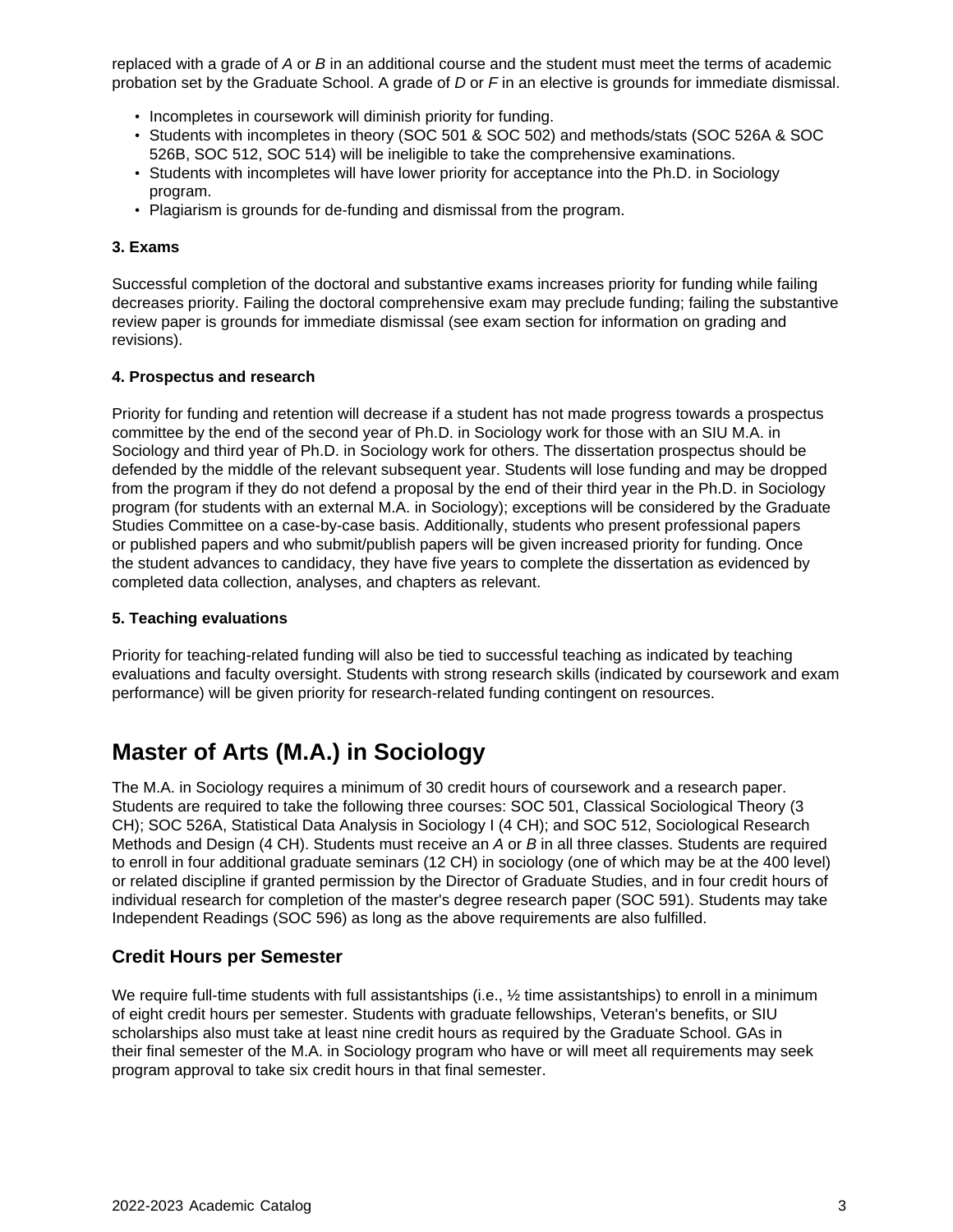### **Master's Research Paper**

The research paper is developed from a paper produced in a sociology course or through independent readings/research with a faculty member. Students will select an advisor for the Master's Research Paper (e.g., the person who taught the course or supervised the readings/research project). Students will enroll with this faculty member for four credit hours in SOC 591, Individual Research, for the completion of the research paper. These credit hours should be taken when the student will be doing the most work on the research paper and can be divided across two terms. The student alerts the Director of Graduate Studies when a chair and second reader are selected. In case of disagreement over the evaluation (pass/ revision/fail) of the paper, the Graduate Studies Committee will appoint a third reader. The Master's Research Paper normally is 30 to 40 pages in length and uses the standard American Sociological Review reference style. In addition to submitting the paper per the Graduate School requirements, one suitably bound copy must be deposited in the program or school library.

## **Doctor of Philosophy (Ph.D.) in Sociology**

### **Advisement**

The responsibility for initial advisement rests with the Director of Graduate Studies. As soon as possible, the student, in consultation with the Director of Graduate Studies, will request an appropriate member of the program's graduate faculty to serve as the student's academic advisor. This advisor will help prepare a general plan of study and will be responsible for making sure that her/his student is enrolled in the correct credit hours each semester and fulfilling the tool, substantive seminar, and readings requirements. It is the student's responsibility to develop, in consultation with his/her advisor, a plan of study leading to timely completion of the comprehensive examinations and dissertation (a form is available on our website). This plan of study will be filed in the student's permanent file. Change of advisor should be filed with the Director of Graduate Studies.

### **Research Tool Requirement**

Doctoral students must complete the following courses (equaling 25 Credit Hours) with grades of A or B:

- SOC 501
- SOC 502
- SOC 512
- SOC 514
- SOC 526A
- SOC 526B
- SOC 518

In addition to these courses, students must develop research skills that are appropriate and necessary for their dissertation research (see the next section and the time-lines for additional requirements and clarifications). It is the responsibility of the student's program advisor to supervise the student's development of these research skills.

## **Course Work and Readings**

While in the Ph.D. in Sociology program, students must take at least four substantive, 500-level, seminars in sociology (15 credit hours; on a case-by-case basis, permission may be granted for courses in a related discipline) beyond the tool and M.A. in Sociology seminar requirements. Ideally the seminars should be taken prior to the substantive examination. In addition to the regularly offered courses and seminars, the program provides supervised readings and research courses, depending upon the availability of faculty members. Supervised readings and research courses are not to be taken as substitutes for regularly-scheduled courses and seminars, and registration in them requires prior written approval by the readings faculty on the form granting permission for the course and general approval by the student's advisor. This form must be filed with the Administrative Assistant to the graduate program.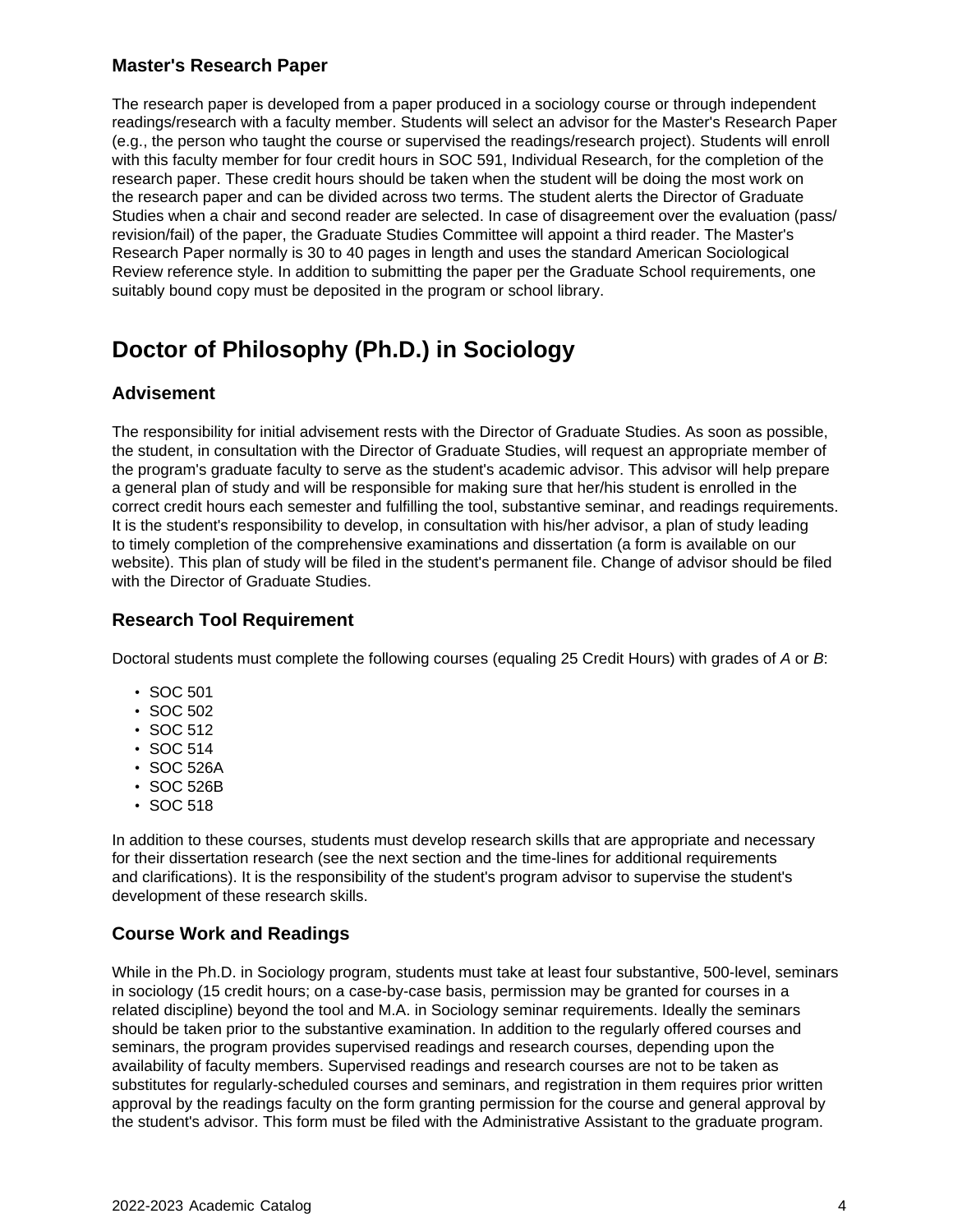## **Credit Hours per Semester**

We require full-time students with full assistantships (i.e.,  $\frac{1}{2}$  time assistantships) to enroll in a minimum of eight credit hours per semester. Students with graduate fellowships, Veteran's benefits, or SIU scholarships also must take at least nine credit hours as required by the Graduate School.

## **Comprehensive Examinations**

Ph.D. in Sociology students must pass one written comprehensive exam and one written comprehensive review paper: the Doctoral Comprehensive Exam which is taken during the second weekend in January of the first year for students with an SIU M.A. in Sociology and the second year for others, and the Substantive Comprehensive Review Paper on the student's research field which should be finished within one year (i.e., by the beginning of the spring semester in the student's second or third year as appropriate). Students should form the substantive review paper committee within three months after completion of the Doctoral Comprehensive Exam. Students are advised to complete this paper within a few months if possible.

#### **Doctoral Comprehensive Exam**

This examination will be geared towards the demonstration of sociological insights, and its results will be graded by any two faculty members who taught a graduate course or supervised graduate students in the preceding three semesters. Ph.D. in Sociology students with an SIU M.A. in Sociology take the exam after their first semester in the Ph.D. in Sociology program and others after their third semester.

Using an article selected by the examination committee, students will discuss and provide written commentary and critique on key substantive concepts, theories, method analysis, and sociological insights or contributions in 15 double-spaced typed pages, 12 pt font. Students will be assessed on their ability to clearly and concisely summarize, discuss, and critique the article and provide alternative theoretical and/or methodological arguments. The examination committee will consist of two faculty members who have taught graduate courses and/or supervised graduate students in the previous three semesters. The examiners will be chosen by lottery conducted by the Director of Graduate Studies. The examiners will rotate every exam period. The two faculty members will select a sociological article for the exam at least two to three days before the exam. Faculty graders will have up to four full regular semester weeks to grade the comprehensive exams and will report their individual written results to the Director of Graduate Studies. Results will be Pass or Fail and the grade will be used as one aspect of evaluation for continuation in the program.

#### **Annual Faculty Review**

All Ph.D. in Sociology students will compile dossiers that will be used in a full faculty review of on-campus Ph.D. in Sociology graduate students (including ABDs), with special focus on graduate students in their second and third years of study. The review will occur in late spring. Materials are due February 1. Students must submit a CV, along with a statement of purpose for completing Ph.D. in Sociology studies.

- Up-to-date curriculum vita: name, address, address, education, current position, assistantship and work history in the program, courses taught, research-paper presentations and publications, professional memberships, and other scholarly activities.
- One-page statement of plans for remainder of the doctoral program with detailed timeline including information pertaining to research direction(s) with topics, doctoral and substantive comp exams' actual or proposed dates and grades, prospectus topic and date, proposed chair and committee members; if ABD, dissertation topic, date prospectus defended, and proposed date of dissertation completion; chair, committee members.
- For each student, at least one faculty member must agree to supervise the student through the completion of the Ph.D. in Sociology, and at least three other faculty members must agree to serve on the student's dissertation committee. This will be done in two separate blind ballots of the full faculty for each non-ABD student. The first ballot will assess willingness of faculty to serve as the student's dissertation chair, and the second will assess willingness of faculty to serve on the student's dissertation committee. If a student fails to achieve at least one vote on the first ballot, and at least four votes on the second ballot, they will be terminated from the program. For ABD students,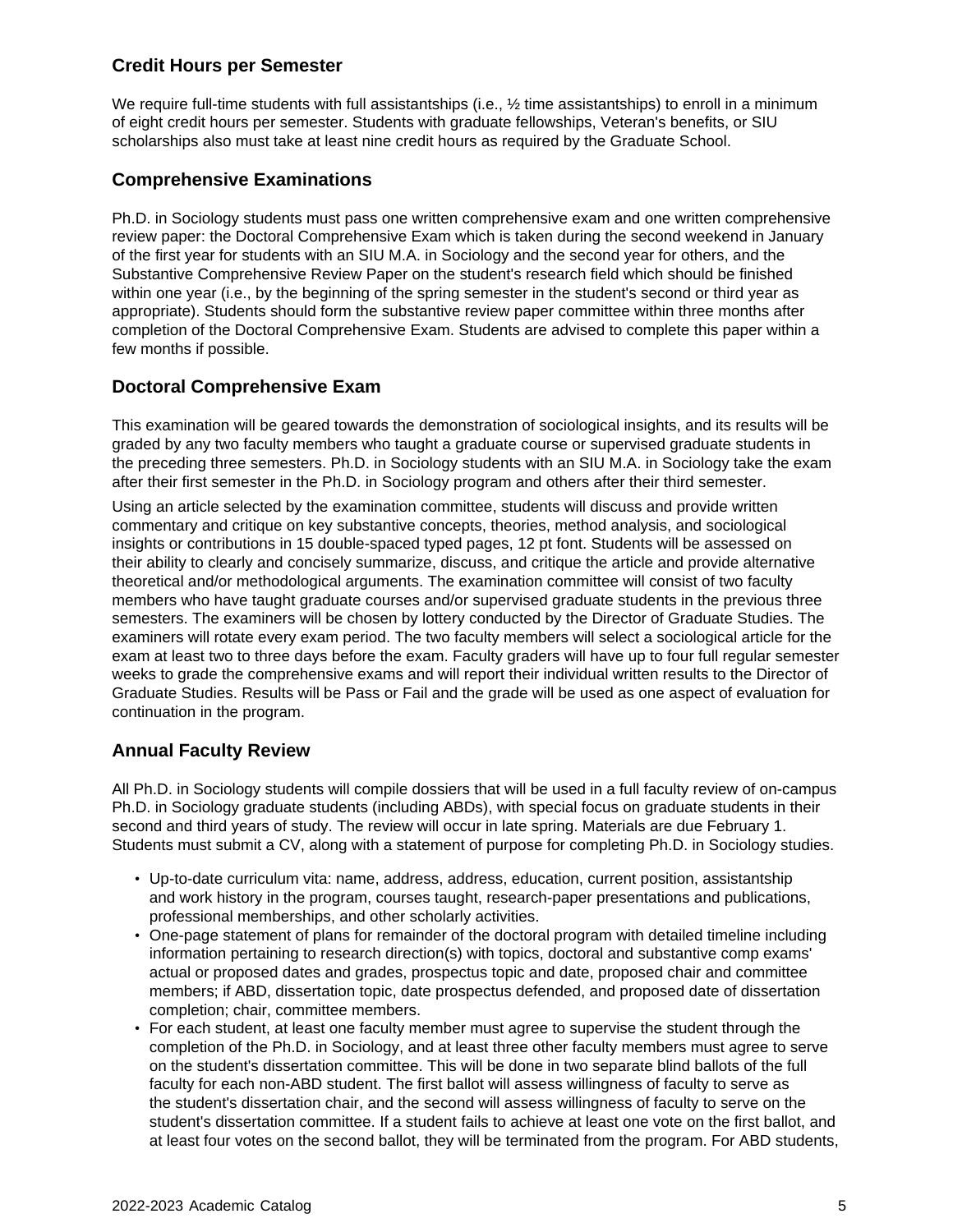the faculty will review your timely progress towards completion of your dissertation. Failure to make progress may preclude funding.

### **Substantive Comprehensive Review Paper**

The substantive review paper will assess students' ability to think and write critically about a subfield within Sociology. Students should select the area on which they will write based on their expected dissertation topic. In so doing, the review paper functions to prepare the student for the dissertation and the review paper committee may function as the basis of the dissertation committee, to which additional members will be added later. Typically the chair of the review paper committee becomes the chair of the dissertation committee. In selecting an area and organizing the relevant literature, students should first identify the area they are interested in studying, clarifying their dissertation research topic, and investigate historical/developmental issues in that area, key theoretical perspectives, early and contemporary debates, and trends indicating the state of the field. Faculty may provide broad orienting questions to help the student engage the literature.

In consultation with the chair, a second faculty member will be identified and invited to join the committee. The student will develop a reading list under the guidance of the committee. Each committee member will have the opportunity to suggest changes to the reading list; however, this must be done in time to allow the student to complete the review paper as planned. A final approved reading list must be completed and given to each member of the committee at least one month prior to writing the review paper (the date of which should be agreed upon and deposited with the Director of Graduate Studies). An ideal time to begin constituting the committee and compiling the reading list is in the spring of the first or second year (after the Doctoral Comprehensive Exam). This process may take as long as the semester, but need not. Students should familiarize themselves with all relevant readings prior to the start of the review paper time period—once the student has read, he/she gives the start date for the writing period to the Director of Graduate Studies. The writing period is 30 days.

Students should write the review paper early enough in a semester to allow faculty four regular semester weeks to grade it before the end of term. Alternatively, students may write it over one month in the summer or winter break and the faculty committee will evaluate the review paper in the first month of the subsequent semester. The review paper should be approximately 40 written pages (exclusive of references). At the end of the month, the review paper should be turned in to the Director of Graduate Studies who will attach a cover sheet and distribute it to the committee. Completing the paper in the spring or by start of fall in the year after the doctoral exam is recommended. This timeline is designed to give the student ample time to write and defend a dissertation proposal so that they may be eligible for faculty nomination for the DRA (Dissertation Research Assistantship) in early spring.

The faculty committee will have up to four regular semester weeks to read, assess, and grade the review paper (faculty are not expected to grade review papers over breaks). The committee members will turn in comments to the Director of Graduate Studies, who will then give copies to the student. At the discretion of the grading faculty, the student may be asked to defend the review paper orally before a passing grade is awarded. Outcomes include: High Pass, Pass, Revisions, or Fail. A final copy of the approved review paper should be deposited with the Graduate Secretary before the end of the semester.

In the event that revisions are required, the student has one month to complete said revisions. If revisions are necessary, committee members will likely meet with the student to offer guidance. If committee members disagree on whether the student has completed a satisfactory paper, a third faculty will grade the review paper. An oral defense of the revised paper may also be required at the faculty's discretion. Students who fail the review paper will be dismissed from the program.

IMPORTANT: Students are also required to demonstrate their mastery of a second area through two or more of the following: taking seminars (e.g., earning a certificate and/or emphasis), teaching undergraduate courses, writing for a scholarly audience (presenting and especially publishing) and appropriate demonstration in the dissertation. The chair of the student's dissertation as well as at least one other faculty with expertise in that area may discuss student's competence in this area in a letter of reference.

#### **Dissertation**

The dissertation is the single most important requirement for the Ph.D. in Sociology degree, and the student should start thinking about potential dissertation topics soon after admission. Information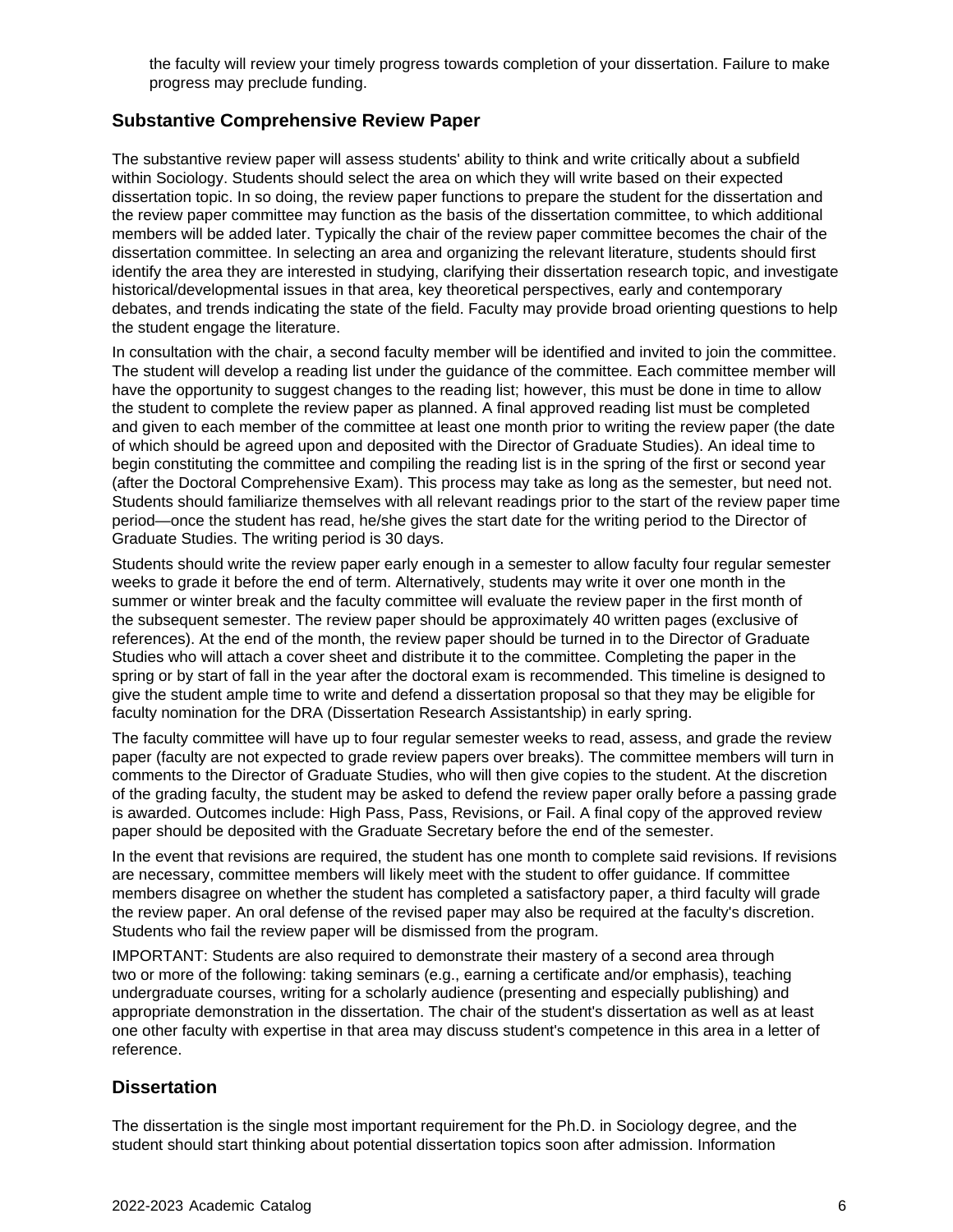concerning Graduate School requirements regarding the dissertation is contained in the Graduate Catalog.

After completing both comprehensive examinations, in consultation with the Director of Graduate Studies, the student selects a dissertation chair. In consultation with the dissertation chair, the student selects a committee consisting of four additional graduate faculty members, including one from outside of the Sociology program. Students selecting the Criminology/Deviance/Criminal Justice option may have committee members from the Criminology and Criminal Justice program who serve as either inside or outside members. Exceptions to this committee membership will be granted in only limited circumstances. Normally, students are encouraged to use the two members of their substantive comprehensive examination committee as the initial members of the dissertation committee. The Director of Graduate Studies must submit the committee roster to the Graduate School for approval prior to the scheduling of the prospectus defense.

Students may change the composition of the committee if necessary. First, the student must find a dissertation chair, who must first agree to serve and who must also be a member of the Graduate Faculty. Second, the student must identify the remaining members of the committee. Five committee members are needed, and at least one must be from outside of the Sociology program. After discussion with current chair/members and new/potential members, students may reconstitute a dissertation committee prior to the dissertation defense. Notification of the new members and chair is needed in writing to the Director of Graduate Studies who must submit the new roster.

The student then prepares a detailed dissertation prospectus, showing clearly the purpose and scope of the research, its relation to the previous work in the field, its theoretical relevance and significance, and the research methods and techniques. The prospectus must contain a section documenting the student's training and abilities in using the proposed research methods and techniques. The dissertation committee will have at least two weeks to read the prospectus before the formal session. During summer months, students should consult with all committee members prior to arranging for any hearings. The prospectus must be approved by the dissertation committee in a formal session and filed in the graduate program office. A prospectus must be approved no later than the end of the full-time student's sixth semester in the Ph.D. in Sociology program for students with an SIU M.A. in Sociology and 8th semester for those with an external M.A. in Sociology. Failure to do so may preclude funding.

#### **Dissertation Defense**

The completed dissertation must be acceptable to the chair of the dissertation committee before being circulated among committee members for evaluation. After acceptance of the dissertation by the candidate's dissertation committee, an oral examination will be conducted by the committee in an open meeting, as specified by Graduate School regulations. This examination will be based upon the contents and implications of the dissertation. The examination should not be scheduled sooner than four weeks after the completed dissertation has been distributed to the dissertation committee. A public announcement and a copy of the dissertation shall be made available to other faculty of the program at least one week before the examination. Upon satisfactory completion of the oral examination, the student must follow the Graduate School rules for submission and subsequently submit a suitably bound copy to the program or school library.

#### **Expectations**

- 1. Students will complete their Substantive Comprehensive Exam in the area of concentration.
- 2. Students' dissertations will be on a topic related to the area of concentration.

#### **Committees**

Students' substantive comprehensive exam committees will have at least one sociology faculty member. Students' dissertation committees will have at least two sociology faculty members who are members of the Graduate Faculty.

#### **Advising**

Prior to the appointment of the dissertation chair, faculty advisors for Ph.D. in Sociology students should be sociology faculty members.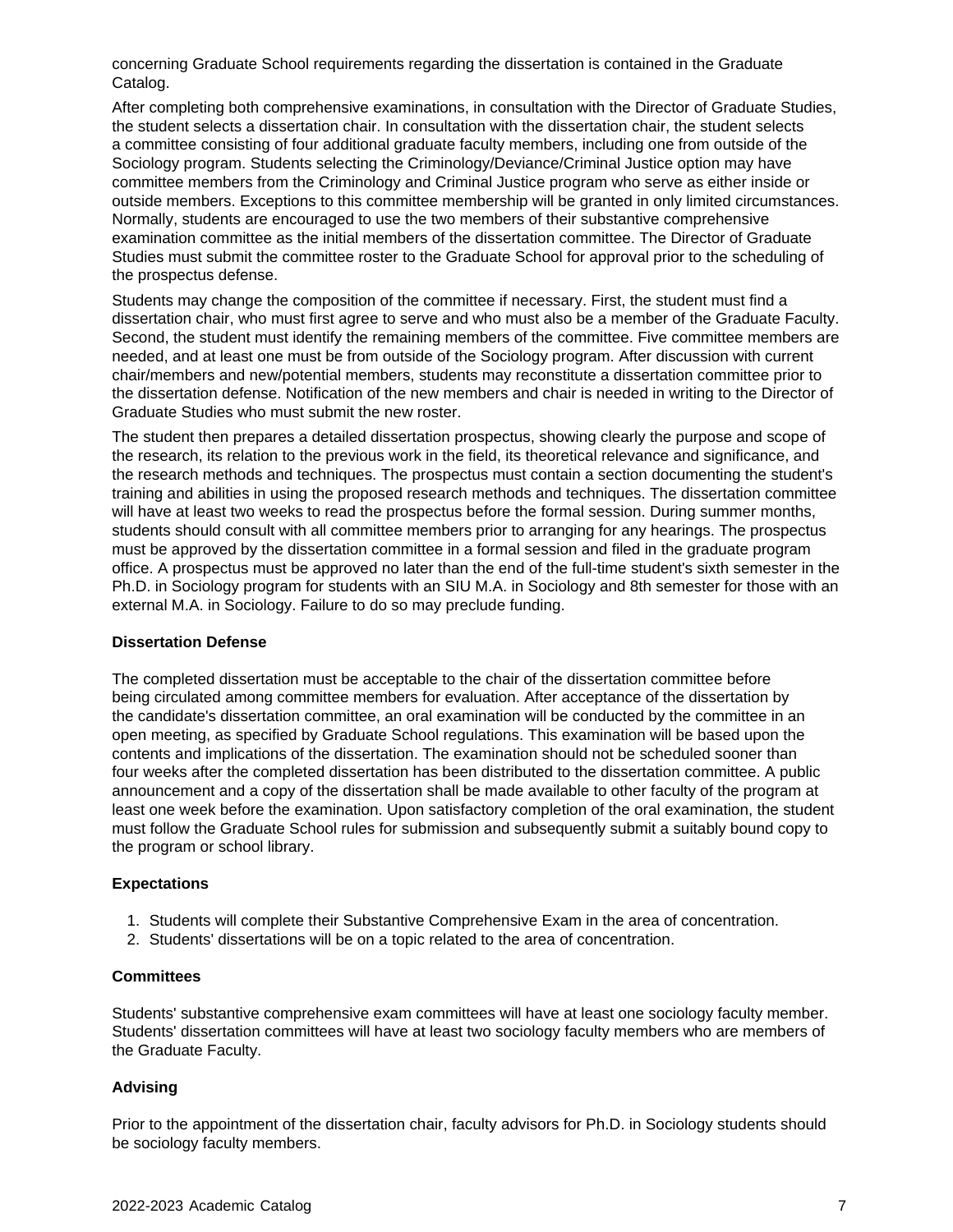## **Crime/Deviance/Criminal Justice Emphasis**

A student who has been admitted to the Ph.D. in Sociology program, and whose major interest is in the area of crime, criminology, or criminal justice may want to incorporate the following courses, expectations, and committee guidelines into her/his program of study to form an emphasis in the field:

#### **Required Courses:**

- CCJ 500: Foundations of Criminal Justice
- CCJ 504: Criminological Theory -OR-
- SOC 572: Seminar in Criminology

#### **Two additional 500-level courses, from the following:**

- SOC 562: Seminar in the Sociology of Deviance and Social Control
- SOC 530: Topical Seminar in Sociology (when topic is relevant)
- CCJ 540: Seminar in Theory and Practice of Crime Prevention
- CCJ 550: Seminar in Juvenile Justice and Delinquency
- CCJ 562: Law and Social Control
- CCJ 571: Seminar in Punishment and Corrections
- CCJ 576: Policy Analysis in CCJ
- CCJ 584: Administration and Management in Criminal Justice
- CCJ 587: Seminar in Policing
- CCJ 592: Advanced Seminar in Criminology and Criminal Justice

Note: One of the four courses required for the concentration must be a sociology course.

#### **Sociology as a Secondary Emphasis in Another Ph.D. Degree Program**

A student who is enrolled in another Ph.D. degree program and who wishes to declare Sociology as a secondary area must submit to the Director of Graduate Studies a written request which includes the following: a plan of course work, a personal reading list, and an overall program statement indicating the relationship of the area in sociology to the student's total program.

#### **Interdisciplinary Ph.D. in Sociology Degree Program**

Students who have been admitted to the Ph.D. in Sociology program, and who wish to develop an interdisciplinary program, should review the guidelines set forth by the Graduate School. The Dean of the Graduate School approves interdisciplinary Ph.D. degree programs only when they bear the endorsement of a program that offers a Ph.D. degree. A student who wishes to apply for an interdisciplinary program, in which Sociology will be the sponsoring program, should understand that the program of study must include substantial involvement in Sociology courses and seminars, and that the program may require the student to meet other requirements similar to those established for the Ph.D. in Sociology program.

## **Certificate in Women, Gender, and Sexuality Studies**

A student interested in a post-baccalaureate certificate in Women, Gender and Sexuality Studies (WGSS) should contact the WGSS coordinator and/or cross-listed Sociology faculty for the required courses and guidelines. The program encourages Sociology of gender/sexuality students to pursue the certificate and doing so works well within the doctoral program, especially if one course is taken during the M.A. in Sociology program.

M.A. in Sociology and Ph.D. in Sociology students who wish to incorporate the certificate requirements into their program of study may do so.

Note: One of the courses required for the certificate must be a sociology course.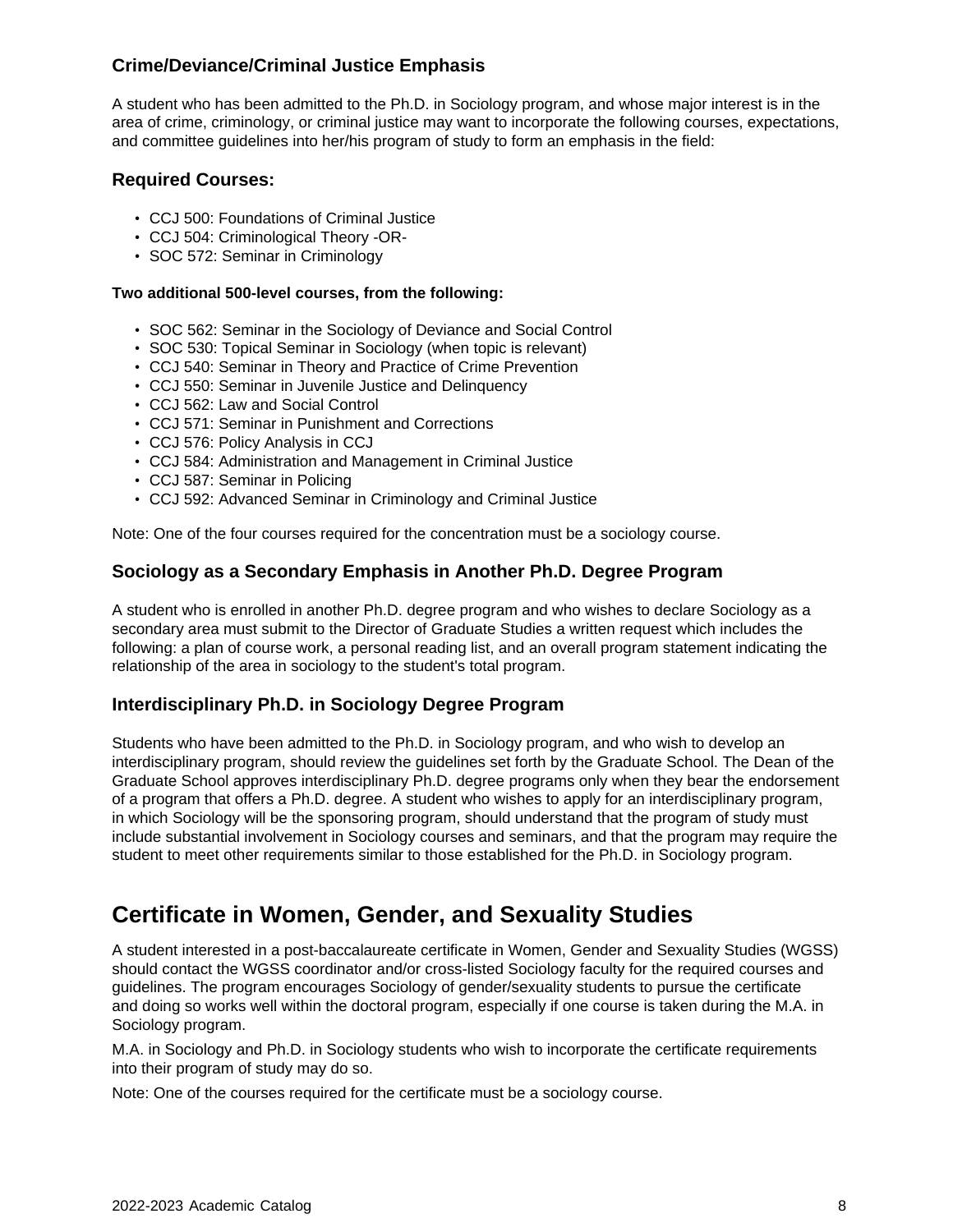## **Sociology Courses**

**SOC406 - Social Change** Theories and problems of social change; their application, with emphasis on the modern industrial period. Credit Hours: 3

**SOC407 - Sociology of Sexuality** (Same as WGSS 407) Examines a range of social issues related to human sexuality and the interaction between sexuality and other social processes. Emphasis is on the relevant concepts, theories, and methods in the field of sexual studies, the social and historical construction of sexuality and the ways in which social characteristics shape sexual behaviors and desires, sexual variation, including its causes and consequences, how basic social institutions affect the rules governing sexuality, the major moral and political controversies that surround sexuality, and the "dark side" of sexual life. Credit Hours: 3

**SOC415 - Logic of the Social Sciences** (Same as PHIL 415) An examination of the theoretical structure and nature of the social sciences and their epistemological foundations. The relationship of social theory to social criticism; theory and praxis. Historical experience and social objectivity. Social theory as practical knowledge. Credit Hours: 3

**SOC423 - Sociology of Gender** (Same as WGSS 442) Examines social science theory and research on gender issues and contemporary roles of men and women. The impact of gender on social life is examined on the micro level, in work and family roles, in social institutions, and at the global, crosscultural level. Credit Hours: 3

**SOC424 - Social Movements and Collective Behavior** An analysis of social behavior in noninstitutional settings such as crowds, disasters, riots, mass panics, crazes, cults, and social movements. Emphasis is on the cultural and structural factors leading to collective action and its impact on social change. Credit Hours: 3

**SOC435 - Social Inequality** Discussion of theories and evidence pertaining to the socio-structural causes and consequences of inequality based on social class, prestige, power, gender, wealth and income. Credit Hours: 3

**SOC437 - Sociology of Globalization and Development** Survey of sociological theories and research on globalization and development: modernization, dependency, world-system, and global economy. Problem areas include population growth and control, economic growth and underdevelopment, role of state, transnational corporations, financial institutions, and organizations, non-governmental organizations, work, population, migration, social movements and resistance, gender, race-ethnic, class, and sexuality issues. Credit Hours: 3

**SOC438 - Sociology of Ethnic Relations in World Perspective** Examines theories, concepts and research on the structure of ethnic relations and ethnic problems in contemporary societies in major world regions. Assimilationist, pluralist, secessionist, and militant types of ethnic and racial group relations are covered in selected societies. Designed for students with advanced interest in comparative ethnic relations. Prerequisite: SOC 215 is recommended. Credit Hours: 3

**SOC455 - Racial Inequality** This course is an introductory survey on the sociology of Racial Inequality. As such, the basic objective of this course is to give students a broad understanding of race and inequality issues in society. This course will require students to become familiar with the critical frameworks and concepts through which social scientists make sense of racial inequality; to come to terms with the ideological, political, and economic mechanisms that perpetuate racist structures; to study the past and present historical contexts within which racial inequality is given shape; and to explore potential venues for change. Credit Hours: 3

**SOC460 - Sociology of Medicine** Analyzes the social structures and issues involved in health, illness, and health-care delivery systems in the United States. Explores the economic and political influences on the role of medicine in society, as well as the organization of medical care and health institutions. Critically examines the social processes and factors that influence health and illness behavior. Credit Hours: 3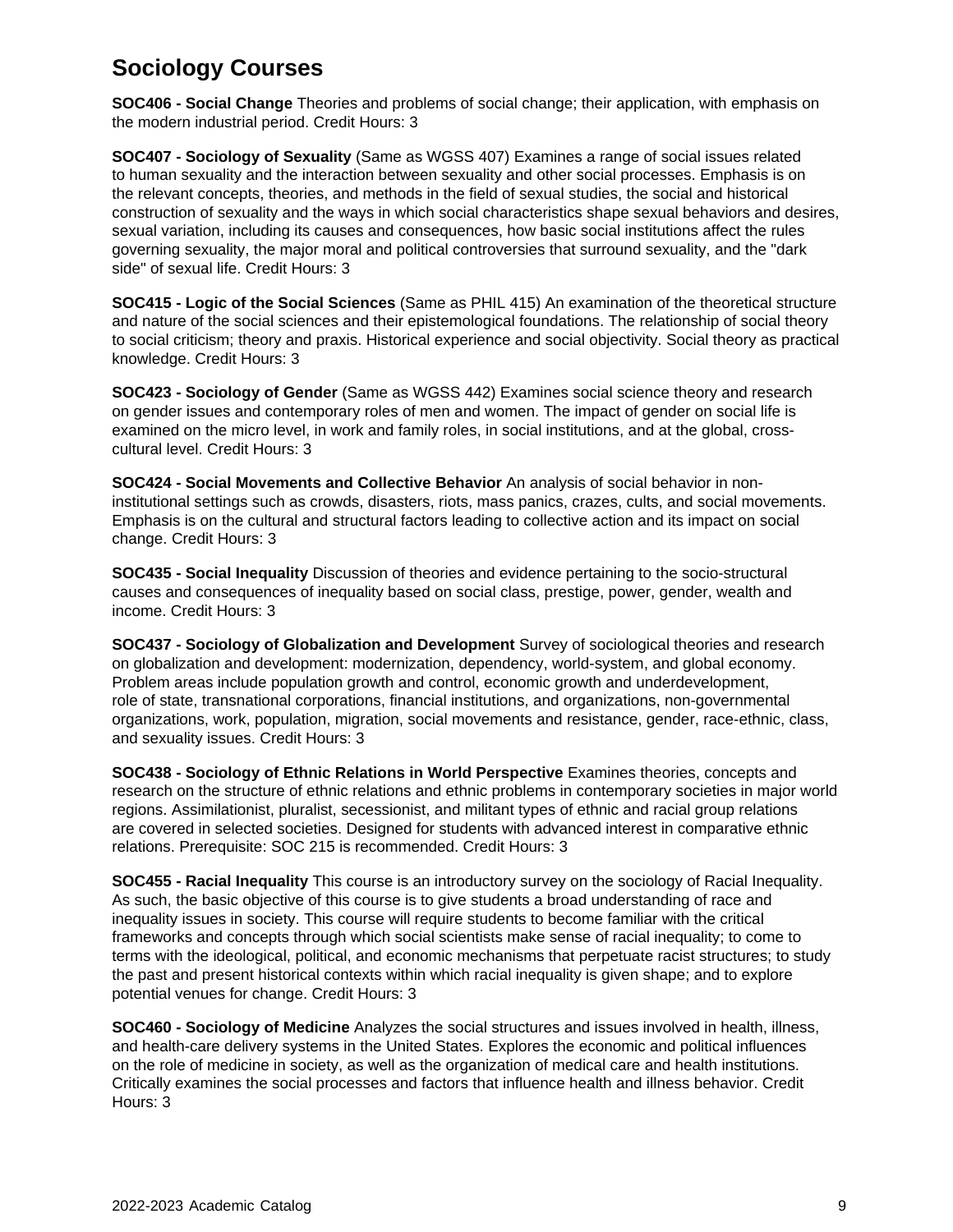**SOC461 - Women, Crime and Justice** (Same as CCJ 460 and WGSS 476) A study of women as offenders, as victims, and as workers in the criminal justice system. Credit Hours: 3

**SOC462 - Victims of Crime** (Same as CCJ 462) An examination of the extent and nature of victimization, theories about the causes of victimization, the effects of crime on victims and services available to deal with those effects, victims' experiences in the criminal justice system, the victims' rights movement, and alternative ways of defining and responding to victimization. Credit Hours: 3

**SOC465 - Sociology of Aging** The adult life cycle from a sociological perspective, with emphasis on the later stages of adulthood. Special topics on aging include demographic aspects, family interaction, ethnicity, and cross-cultural trends. Credit Hours: 3

**SOC471 - Introduction to Social Demography** Survey of concepts, theories, and techniques of population analysis; contemporary trends and patterns in composition, growth, fertility, mortality, and migration. Emphasis is on relationship between population and social, economic, and political factors. Credit Hours: 3

**SOC473 - Juvenile Delinquency** (Same as CCJ 473) An in-depth study of theories of delinquency, analytical skills useful in studying delinquent offenders, systematic assessment of efforts at prevention, and control and rehabilitation in light of theoretical perspectives. Six hours of social/behavioral science recommended. Credit Hours: 3

**SOC475 - Political Sociology** (Same as POLS 419) An examination of the social bases of power and politics, including attention to global and societal political relations, as well as individual-level political beliefs and commitments; primary focus on American politics. Credit Hours: 3

**SOC476 - Religion and Politics** (Same as POLS 476) Examines the connection between religious beliefs and institutions and political beliefs and institutions. Comparative studies will focus on religious political movements in the United States and throughout the world. Credit Hours: 3

**SOC490 - Special Topics in Sociology** Varying advanced sociological topics selected by the instructor for study in depth. May be repeated for a maximum of twelve semester hours provided registrations cover different topics. Topics announced in advance. Credit Hours: 3

**SOC501 - Sociological Theory** A systematic survey of sociological theory with the focus on both classical and contemporary sociological thought. An in-depth examination of selected thinkers whose work laid the foundation for major schools of contemporary sociology, along with an overview of issues in contemporary sociological theory. Students are expected to be familiar with the fundamentals of sociological analysis. Credit Hours: 3

**SOC506 - Seminar on Contemporary Sociological Theory** Recent trends in sociological theory; current approaches to the construction and application of theoretical models and their relations to empirical research. Prerequisite: SOC 501 or consent of instructor. Credit Hours: 3

**SOC507 - Seminar in the Sociology of Sexuality** (Same as WGSS 507) Examines the emerging body of work in the fast-growing field of sexuality studies. While the course focuses on sociological research, it takes a few side trips into other disciplines. We begin by discussing the evolution of theory and methodology in the sexual sciences. After briefly considering the contributions of early sexologists and the work of Sigmund Freud, we will survey the sociology of sexuality from its beginnings in quantitative research, through classical sociological theory, social constructionism, and feminism. We'll then examine Foucault's radical rethinking of sexuality and grapple with the challenges of queer theory. The second part of the course will take up several substantive areas in the sociology of sexuality, drawing on cutting edge quantitative and qualitative research. Credit Hours: 3

**SOC512 - Sociological Research Methods and Design** Focus on research process: identification of the role of theory, formulation of research questions, research design and quantitative, qualitative, and mixed method data collection techniques. Connections between theory, research design and measurement decisions, and interpretation (answering research questions) are emphasized throughout. Includes practical and ethical issues, e.g. informed consent. Credit Hours: 4

**SOC514 - Qualitative Methodology** Focus on research strategies involving the systematic exploration, documentation and analytic description of social settings, interactions, meanings, lifeworlds and texts.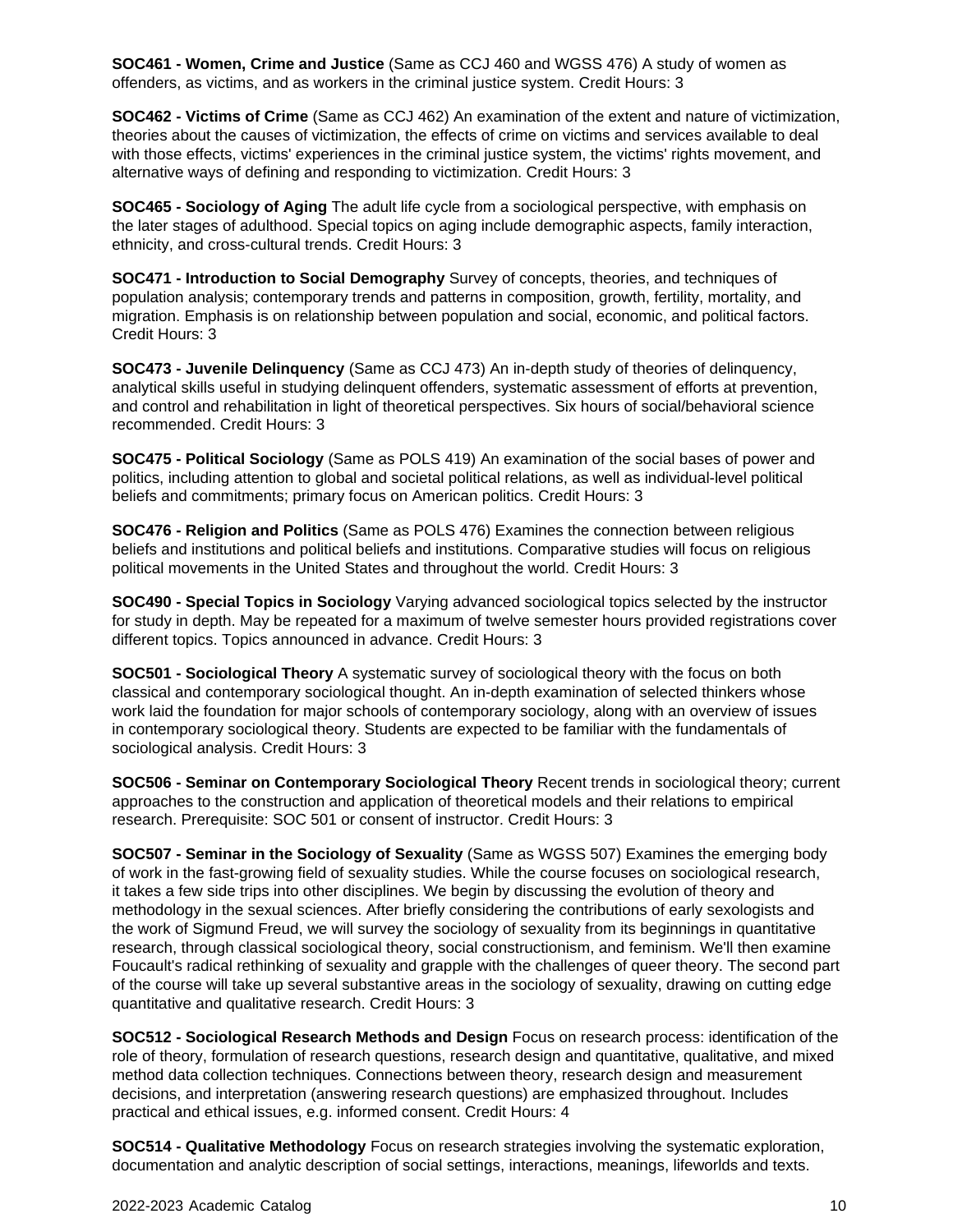Includes discussion of field observation, depth interviewing, oral histories/narratives, case studies, biographies and life histories, focus group interviewing, content analysis of written and visual data, historical/archival investigations, among other approaches. Credit Hours: 4

**SOC518 - Teaching Sociology** Emphasis is on the development of teaching skills and pedagogical knowledge for instructors in sociology. Credit Hours: 3

**SOC521 - Seminar in Social Psychology** In depth examination of specific theoretical systems or substantive problems in social psychology. Students wishing specific information on the topic of the seminar should consult with the instructor for more detail. Credit Hours: 3

**SOC526A - Statistical Data Analysis in Sociology I** Provides a foundation in univariate and bivariate descriptive statistics, inferential statistics including hypothesis testing about population parameters and bivariate and multivariate relationships, and measures of association for nominal, ordinal, and interval-ratio variables, and an introduction to bivariate and multivariate correlation and linear regression (including concepts of causal modeling and control variables). Restricted to graduate standing. Credit Hours: 4

**SOC526B - Statistical Data Analysis in Sociology II** Provides in-depth instruction in multiple regression including assumptions of linear model, diagnostics and corrections for violation, exploratory factor analysis, using categorical dependent variables (logistic and multi-nominal regression), nonlinear relationships, interactions, and extensions to advanced techniques as time allows. Prerequisite: SOC 526A (or successful pass of proficiency test). Credit Hours: 4

**SOC530 - Topical Seminar in Sociology** Content varies with interests of instructor and students. Special approval needed from the instructor. Credit Hours: 2-4

**SOC533 - Seminar in Social Stratification** Comparative study of power, social class, and status; conceptions of social structure and measurement techniques; explanations of social and occupational mobility; institutions and differential life changes. Credit Hours: 3

**SOC534 - Seminar in Globalization and Social Change** Overview of prevailing theories, research, methods, and analysis in globalization and social change. These include socio-economic changes in capitalism and development, emergence of global social change agents: transnational corporations, financial institutions, and organizations, nongovernmental organizations; informalization of work, population, migration, social and revolutionary movements, gender, race-ethnic, class, and sexuality. Credit Hours: 3

**SOC539 - Seminar in Complex Organizations** Overview of theories, research, and prevailing issues of complex organizations. These will include the power structure of the business community, emergence and structure of the bureaucrative organization, bases of authority, systems of formal and informal relations, unanticipated consequences of organizational structure, labor relations, total institutions and social movements as organizations. Credit Hours: 3

**SOC542 - Seminar on the Family** (Same as WGSS 542) Overview of the theoretical approaches, substantive issues, and techniques of research and measurement in the study of American family life. Approaches include structural functionalism, conflict theory, and the feminist critique. Among the substantive topics are family roles and relationships, kinship, relationships of the family to other institutions and family change. Credit Hours: 3

**SOC543 - Seminar on Comparative Family Systems** Analysis of cross cultural and historical variation in family structure. Methods and sources of information for research on family structure. Credit Hours: 3

**SOC544 - Sociology of Gender** (Same as WGSS 544) Examines major theories, themes, and research methods on the intersection of gender, race, class, and sexuality. Topics may include: construction of gender, race, class and sexual identities; work; social movements; intersection of family and work; parenting and reproduction; historical and cross-national dimensions. Credit Hours: 3

**SOC545 - Gender and Work** (Same as WGSS 545) This course is designed to investigate how gender structures the workplace, as well as how men and women both reproduce and negotiate gender at work. Focusing on select topics, we will develop an understanding of workplaces as gendered organizations and discuss sex segregation, wage inequality, the glass ceiling, the glass escalator, sex work, men and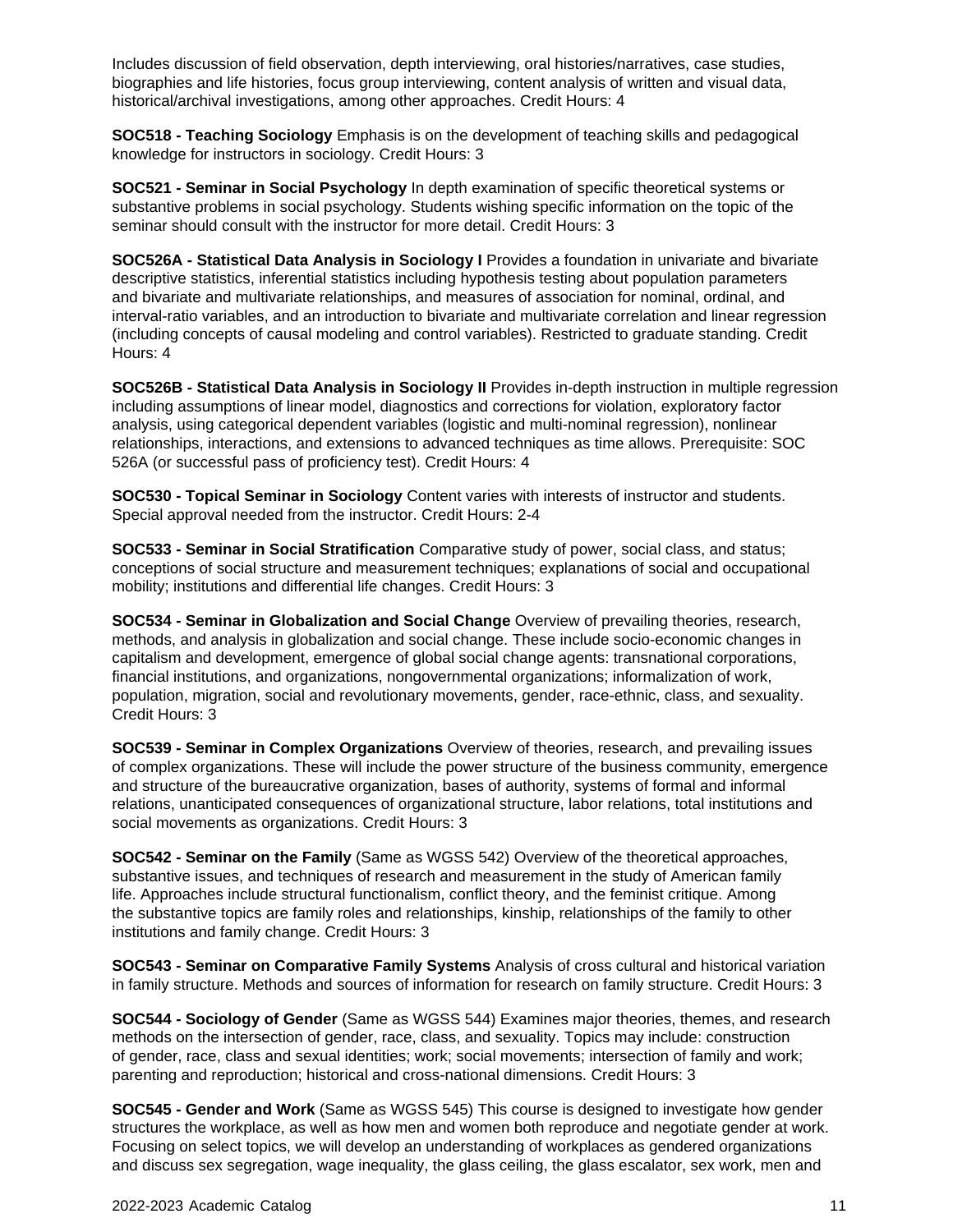women in nontraditional occupations, the body at work, emotional labor, aesthetic labor, immigration and work, globalization, and unemployment and welfare. Also, this class will take an intersectional approach to analyzing and discussing issues of gender inequality at work; meaning, we will take seriously how gender intersects with race, ethnicity, class, and sexuality to shape both inequality and resistance at work. Credit Hours: 3

**SOC547 - Gender and Social Change** (Same as WGSS 547) This graduate seminar is a sociology of gender course that focuses on changes in the subfield itself and in peoples' lived experiences in terms of gender, gender relations, and gender stratification. Readings and discussions will trace the development of the sociology of gender over the last several decades. We will discuss how ideas and theories have changed over the years including changes in concepts and in how sociologists define, problematize, and theorize about sex and gender as traits, identities, relations, structures, and systems. We will also explore 'objective' or actual change (or lack of change) related to gender in individuals, groups, and societies. Credit Hours: 3

**SOC550 - Seminar in Social Problems** Theoretical perspectives and empirical findings on the emergence and evolution of social problems. Examination of institutional responses and formation of social policy. Credit Hours: 3

**SOC551 - Sociology of Religion** Theoretical and empirical study of the origin, location and function of religious ideas and institutions in society. Credit Hours: 3

**SOC552 - Seminar in Race and Ethnic Relations** Overview of theories, research and prevailing issues of race and ethnic relations in contemporary societies. Discussions will include world expansion during colonialism, political economy of minority groups, class and gender issues in the global development. Credit Hours: 3

**SOC555 - Social Movements and Collective Action** A seminar designed to survey the major sociological approaches to social movements and collective action. Emphasis will be on movement culture, social movement organizations and the social environment in which collective action occurs. Credit Hours: 3

**SOC557 - Revolutions and Radical Social Change** This course is designed to explore the ways in which revolutions have been theorized. It sets out to study Classical (Chinese, French, and Russian) and Modern (Cuban, Mexican, Iranian, and other Third World) historical cases, as well as contemporary popular uprisings. This course will require students to become familiar with the structural causes of revolution; the cultural and ideological roots of revolutionary mobilization; the emotional, gendered, and story-telling dimensions of revolution-making; and the relationship between globalization and more contemporary attempts at Radical Social Change. Credit Hours: 3

**SOC572 - Seminar in Criminology** A survey of classical and contemporary theoretical perspectives related to crime and justice. Credit Hours: 3

**SOC591 - Individual Research Supervised Research Projects** Open to graduate students with a major in sociology. Graded S/U only. Special approval needed from the instructor and departmental director of graduate studies. Credit Hours: 1-4

**SOC596 - Readings in Sociology** Supervised readings in selected subjects. Graded S/U only. Special approval needed from the instructor and departmental director of graduate studies. Credit Hours: 1-8

**SOC600 - Dissertation** Special approval needed from the chair. Credit Hours: 1-16

**SOC601 - Continuing Enrollment** For those graduate students who have not finished their degree programs and who are in the process of working on their dissertation, thesis or research paper. The student must have completed a minimum of 24 hours of dissertation research, or the minimum thesis, or research hours before being eligible to register for this course. Concurrent enrollment in any other course is not permitted. Graded S/U or DEF only. Credit Hours: 1

**SOC699 - Postdoctoral Research** Must be a Postdoctoral Fellow. Concurrent enrollment in any other course is not permitted. Credit Hours: 1